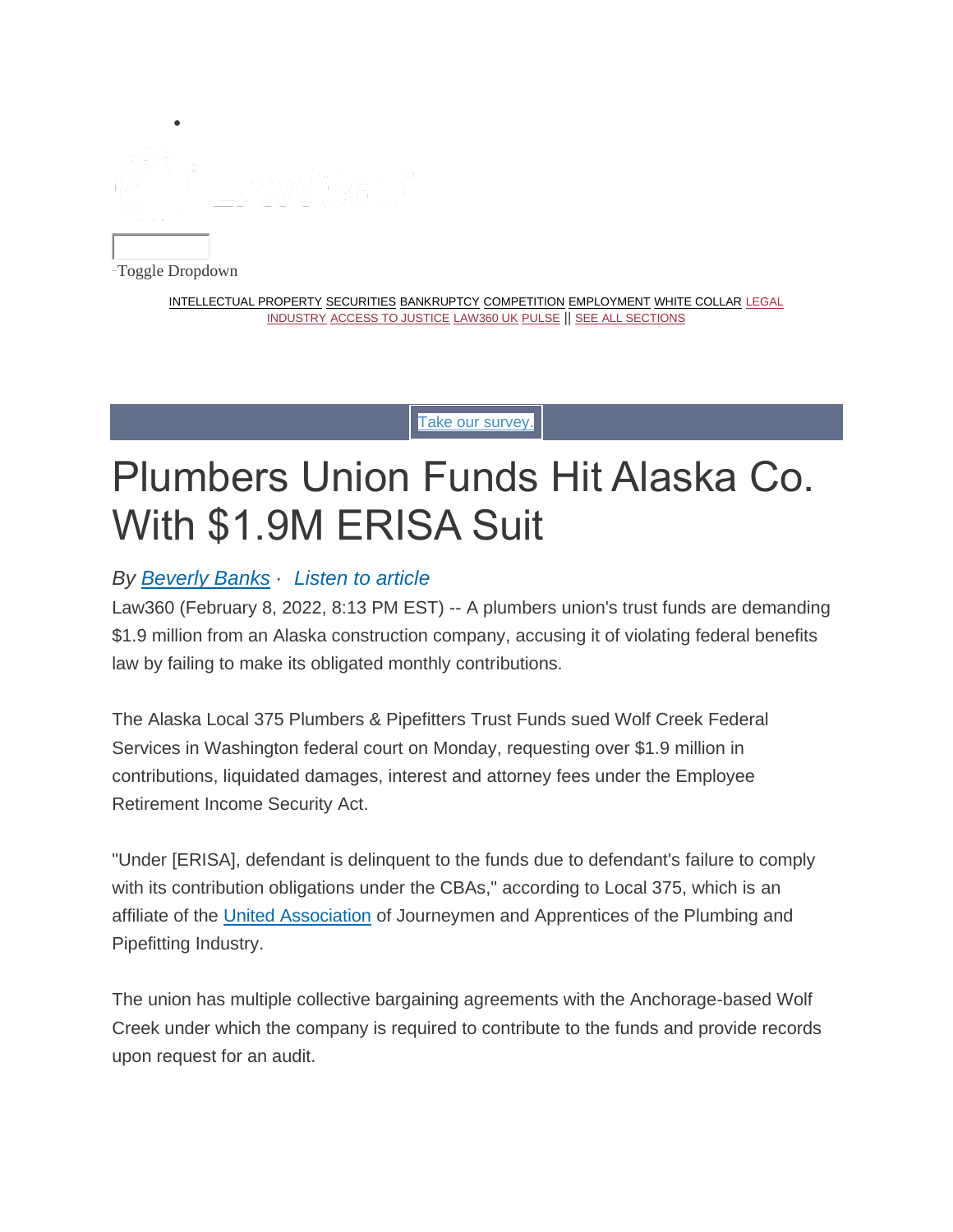The funds' auditors reviewed Wolf Creek's payroll records for employees working on a project at Fort Greely Army Base and found that the company failed to pay fringe benefits of more than \$914,000 between January 2018 through December 2020, according to the suit.

Based on estimations for contributions between December 2015 and December 2017, the funds' auditors determined that the company had failed to pay more than \$1.3 million in fringe benefits from 2015 to 2020. The funds said auditors did not have access to payroll records for the entire time period.

The funds sent Wolf Creek a letter requesting the payments on Oct. 28, but the company "failed and/or refused to pay," according to the suit.

The company's delinquency "has caused the funds to suffer loss of investment income, to incur additional administrative expenses, and has resulted in less monies being available to provide medical, pension and other benefits to covered workers," the union funds said.

The auditors calculated that Wolf Creek owed over \$136,000 in liquidated damages and over \$416,000 in interest.

Because the funds filed a lawsuit in response to the company's missed payments, the trust agreement allows liquidated damages to increase from 10% to 20%, to a total of more than \$272,000, according to the complaint.

Because ERISA permits the funds to claim either the total interest or liquidated damages, whichever is greater, "the funds are entitled to a second award of interest for \$416,037.85, calculated as of Oct. 28, 2021, instead of the liquidated damages amount of \$272,169.46."

If the company continues to ignore its responsibility to pay the contributions, the funds have the right to alter the calculation before a judgment is issued, they said.

The funds are seeking compensation for unpaid contributions, liquidated damages, interest and attorney fees.

The funds also requested that Wolf Creek Federal Services provide documents noting the hours union members worked from December 2015 to the present for an audit, and that the company be required to file monthly remittance reports about its business operations.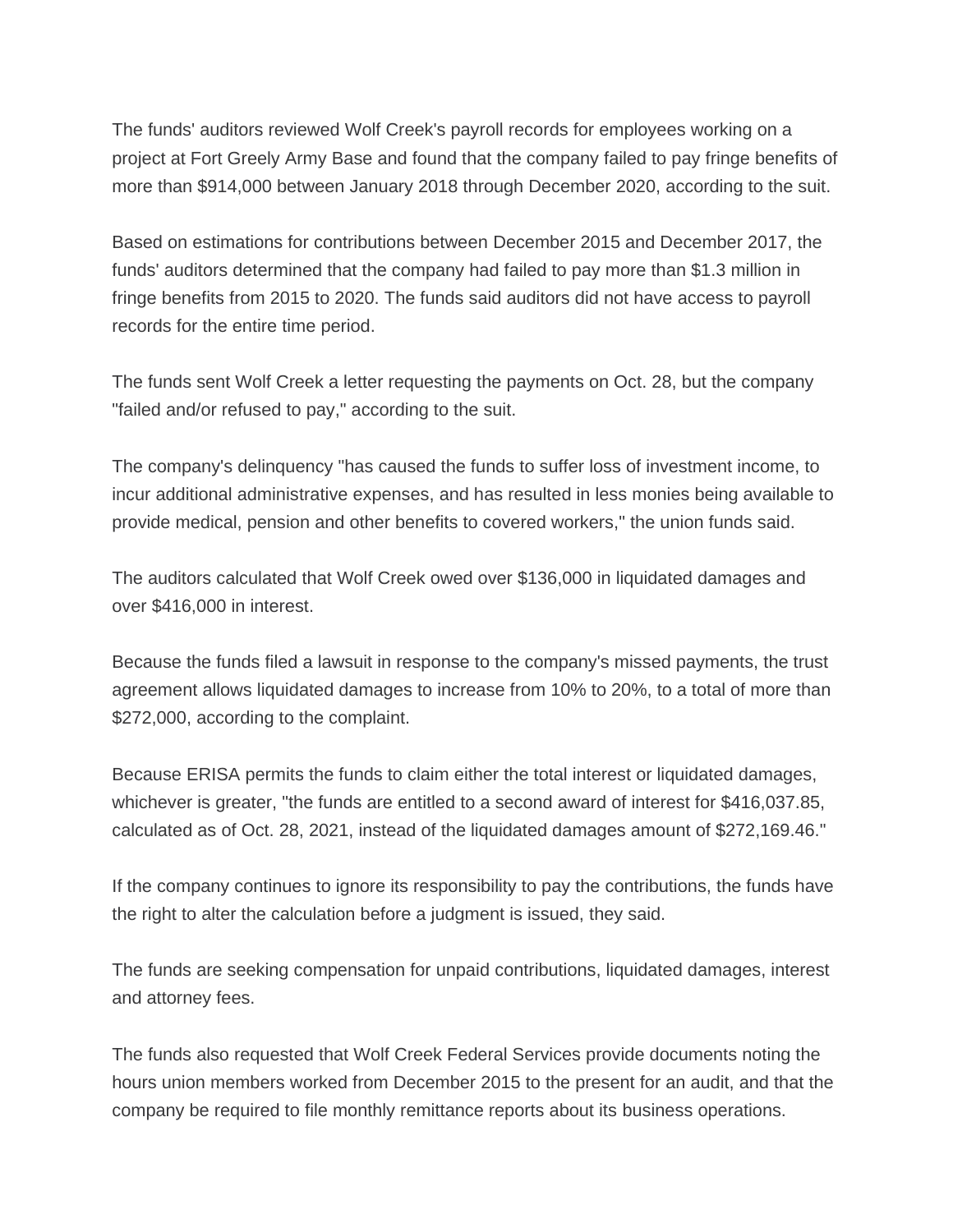A Wolf Creek Federal Services spokesperson declined to comment, and stated that the company had not been served the complaint.

Wolf Creek is a subsidiary of the Chugach Alaska Corp. Some of Wolf Creek's clients include the U.S. Army, U.S. Air Force, Lockheed Martin and the Missile Defense Agency, according to the company's website.

The funds declined to comment.

The funds are represented by Asti M. Gallina and Matthew A. Mensik of Witherspoon Kelley, and by Neil J. Gregorio, Jill Helbling and Ian M. Grecco of Tucker Arensberg PC.

Counsel information for the company was not immediately available.

The case is Alaska Local 375 Plumbers & Pipefitters Trust Funds by Robert Hubbard, a Fiduciary v. Wolf Creek Federal Services, Inc., case number 2:22-cv-00141, in the U.S. District Court for the Western District of Washington at Seattle.

# --Editing by Haylee Pearl.

*For a reprint of this article, please contact reprints@law360.com.* 0 Comments

# Sign In To Comment Related Articles

NJ Union Benefit Funds File ERISA Suit Against Pa. Telecom

2nd Circ. Orders Damages Redo In Pension Funding Suit

Union Says San-West Owes Benefits Contributions

Christenson Electric Dealt Retirement Fund ERISA Suit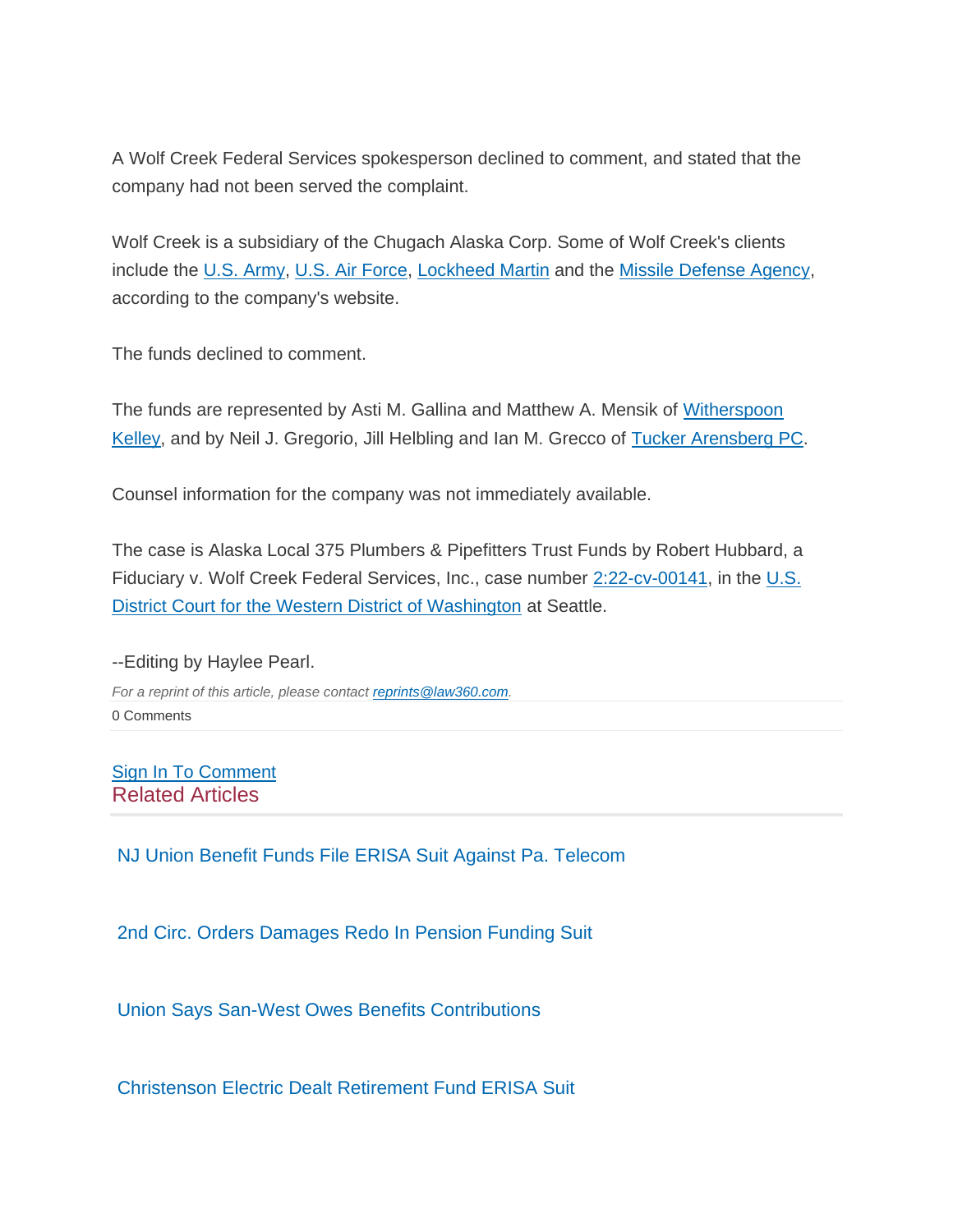# Delinquent Payments Violate ERISA: Union

#### Attached Documents

## • Complaint

Useful Tools & Links

- Add to Briefcase
- Save to PDF & Print
- Rights/Reprints
- **Editorial Contacts**

Related Sections

- Benefits
- **Construction**

Case Information

#### Case Title

Alaska Local 375 Plumbers & Pipefitters Trust Funds v. Wolf Creek Federal Services Inc

#### Case Number

2:22-cv-00141 **Court** Washington Western

Nature of Suit

Labor: E.R.I.S.A.

#### Judge

Tana Lin Date Filed February 07, 2022

#### Law Firms

- Tucker Arensberg
- **Witherspoon Kelley**

**Companies** 

- Lockheed Martin Corp.
- **United Association**

Government Agencies

- Missile Defense Agency
- U.S. Air Force
- U.S. Army